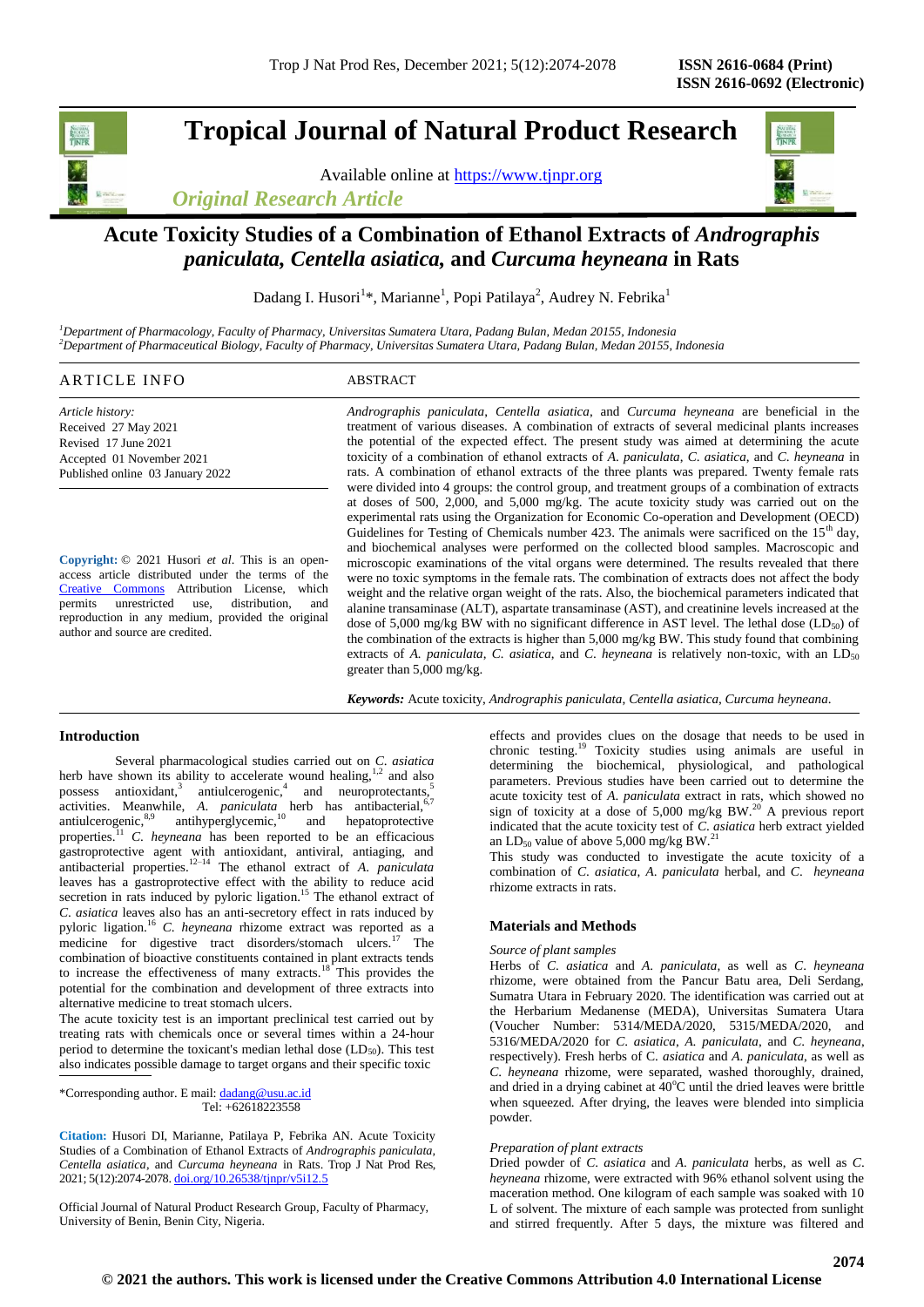squeezed. The sample residues were rinsed with the solvent and left for 2 days before being re-filtered. Each of the macerated preparations was evaporated with a rotary evaporator, then concentrated in a water bath until a thick extract was obtained.<sup>8</sup>

## *Experimental animals*

The subjects used were healthy female Wistar rats of 8 to 12 weeks, weighing 120 to 140g and were not pregnant. The animals were obtained from the Pharmacology Laboratory, Faculty of Pharmacy, Universitas Sumatera Utara. Before testing, the subjects were acclimatized under laboratory conditions for 7 days, and were given a standard diet and drinking water *ad libitum*. A total of 20 rats were randomly divided into 4 groups, each consisting of 5 rats, namely 1 control and 3 treatment groups which were given 0.5% sodium-CMC suspension at a dose of 1% BW and an extract suspension at a dose of 500, 2,000, and 5,000mg/kg.<sup>19</sup>

#### *Ethical approval*

The research procedure was approved by the Animal Research Ethics Committee (AREC) of the Universitas Sumatera Utara (Approval number: 00638/KEPH-FMIPA/2020).

#### *Acute toxicity testing and animal grouping*

Acute toxicity testing was carried out following the Organization for Economic Co-operation and Development (OECD) Guidelines for Testing of Chemicals number 423.<sup>19</sup> The animals used were 20 female rats and were divided into 4 groups: the Control Group (given 0.5% Na-CMC suspension at a dose of 1% of BW); Test Group 1 (treated with a combination of extract suspension at a dose of 500 mg/kg BW); Test Group 2 (treated with a combination of extract suspension at a dose of 2,000 mg/kg BW); and Test Group 3 (treated with a combination of extract suspension at a dose of 5,000 mg/kg BW). Before the treatment process, the rats were made to fast for 14 hours, with free access to water. The animals were weighed and administered a single dose of combination extracts. Observations were made in the first 30 minutes after administering the combination of extracts and every 4 hours for the first 24 h. Subsequent observations were made once a day for 14 days. The number of animals that died was calculated and analyzed as an  $LD_{50}$ . Furthermore, animals on the verge of dying were sacrificed and counted as dead. On day  $15<sup>th</sup>$ , the animals were sacrificed for clinical, biochemical examinations, and organ histopathology.

#### *Toxic symptom observation*

Toxic symptom manifestations observed were tremors, seizures, salivation, limp, sedation, coma, diarrhea, and animal movements such as walking backward and on the stomach. Observations included the time for the appearance and disappearance of toxic symptoms.<sup>19,22</sup>

#### *Measurement of body weight and relative organ weight*

Each animal's body weight was measured before the administration of the combination of extracts. Once a week, the animals' weights were measured, and the survivors were weighed and slaughtered at the end of the study.<sup>22</sup> The excised hearts, livers, kidneys, pancreas, and uterus were washed with sodium chloride and dried with absorbent paper. The organs were immediately weighed to obtain their absolute weight, and the organ-body index was determined. $^{22}$ 

#### *Biochemical analyses*

Kidney function was examined by estimating creatinine and urea levels, while liver function was determined by the quantification of aspartate transaminase (AST) and alanine transaminase (ALT) levels. Measurement of biochemical parameters was carried out using a spectrophotometer. A total of 0.5 ml of blood was collected from the heart and then placed into a microtube and centrifuged at 3,000 rpm to obtain serum. The serum was separated and the levels of urea and creatinine were measured.<sup>19,22</sup>

#### *Macroscopic observation of experimental rat organs*

The dead animals were immediately autopsied and followed by macroscopic observations. The heart, liver, kidney, pancreas, and uterus organs were visually observed to determine their color, surface shape, and consistency.<sup>19</sup>

#### *Histopathological analysis of experimental rat organs*

At the end of the study, all the living rats were sacrificed for further harvesting of their hearts, livers, kidneys, pancreas, and uterus. Each organ was washed with 0.9% sodium chloride and then placed into a 10% formaldehyde buffer solution. Histological preparations were made by slicing the organs using a cutting machine (microtome) and then placing them on a slide. The staining procedure was carried out using Hematoxylin-Eosin (HE), then covered with a coverslip and glued using entellan. The histological preparations were then observed under a microscope and photographed.

#### *Statistical analysis*

The data on the number of animal deaths, blood biochemical analyses, and organ weight were statistically analyzed using the SPSS application. The data were analyzed to determine the normality and homogeneity of the variants. The parametric method used for the data analysis was the one-way analysis of variance (ANOVA), followed by the use of Tukey's post hoc test to determine significant differences at level of confidence of 95%.<sup>23</sup>

## **Results and Discussion**

*Toxicity symptoms associated with a combination of plant extracts in experimental rats*

The results of the symptoms of acute toxicity are shown in Table 1. The administration of a combination of plant extracts did not lead to toxic symptoms in the control group; however, they appeared in the treatment group. In the 500 mg/kg BW dose group, toxic symptoms were found in the form of tremors, diarrhea, and limp. Meanwhile, in the 2,000 mg/kg BW group, there were toxic symptoms in the form of tremors, salivation, diarrhea, and limp. Also, Table 1 showed that in the 5,000 mg/kg BW dose group, toxic symptoms were found in the form of tremors, salivation, limp, sedation, and walking on the stomach. Evaluation of acute toxicity is not only associated with the LD<sub>50</sub>, but also linked with the abnormal behaviour, stimulation, and motor activity of test animals.

#### *Effects of a combination of plant extracts on mortality in experimental rats*

The administration of a combination of extracts in the control and treatment (500 and 2,000 mg/kg BW) groups did not cause the death of the test animals. Meanwhile, in the dose group of 5,000 mg/kg BW, one rat died (Table 1). Therefore, based on these data, the  $LD_{50}$  value of the extract combination cannot be determined absolutely. When the toxicity is low, the  $LD_{50}$  does not need to be determined precisely with an estimated number of benefits. If the maximum dose fails to lead to the death of test animals, the  $LD_{50}$  is declared "pseudo." Therefore, in this study, the  $LD_{50}$  is the pseudo, namely  $5,000$  mg/kg BB.<sup>23</sup> The 5,000 mg/kg BW is the maximum dose conversion in humans to rats based on the ratio of the body surface area. Compounds with an oral  $LD_{50}$  in rats at 5-15 g/kg BW were categorized as "practically nontoxic".

#### *Effects of a combination of plant extracts on the body weight and relative organ weights in rats*

The administration of the extract combination did not show a significant difference in the body weight between the control and treatment groups (p> 0.05). Toxic symptoms and body weight are sensitive indicators of toxicity. Therefore, the experimental animals were observed daily for toxic symptoms and body weight effects periodically. Significant weight loss is usually a sign of poor health. Weight loss is caused by inadequate consumption of food and drink, disease, or specific toxic symptoms.<sup>19,23</sup> Table 3 shows that there was no significant difference in the relative weight of the heart, liver, kidney, and uterus between the control and treatment groups (p> 0.05). However, there was a significant difference ( $p < 0.05$ ) in the relative weight of the pancreas between the control and 5,000 mg/kg BW extract treatment group.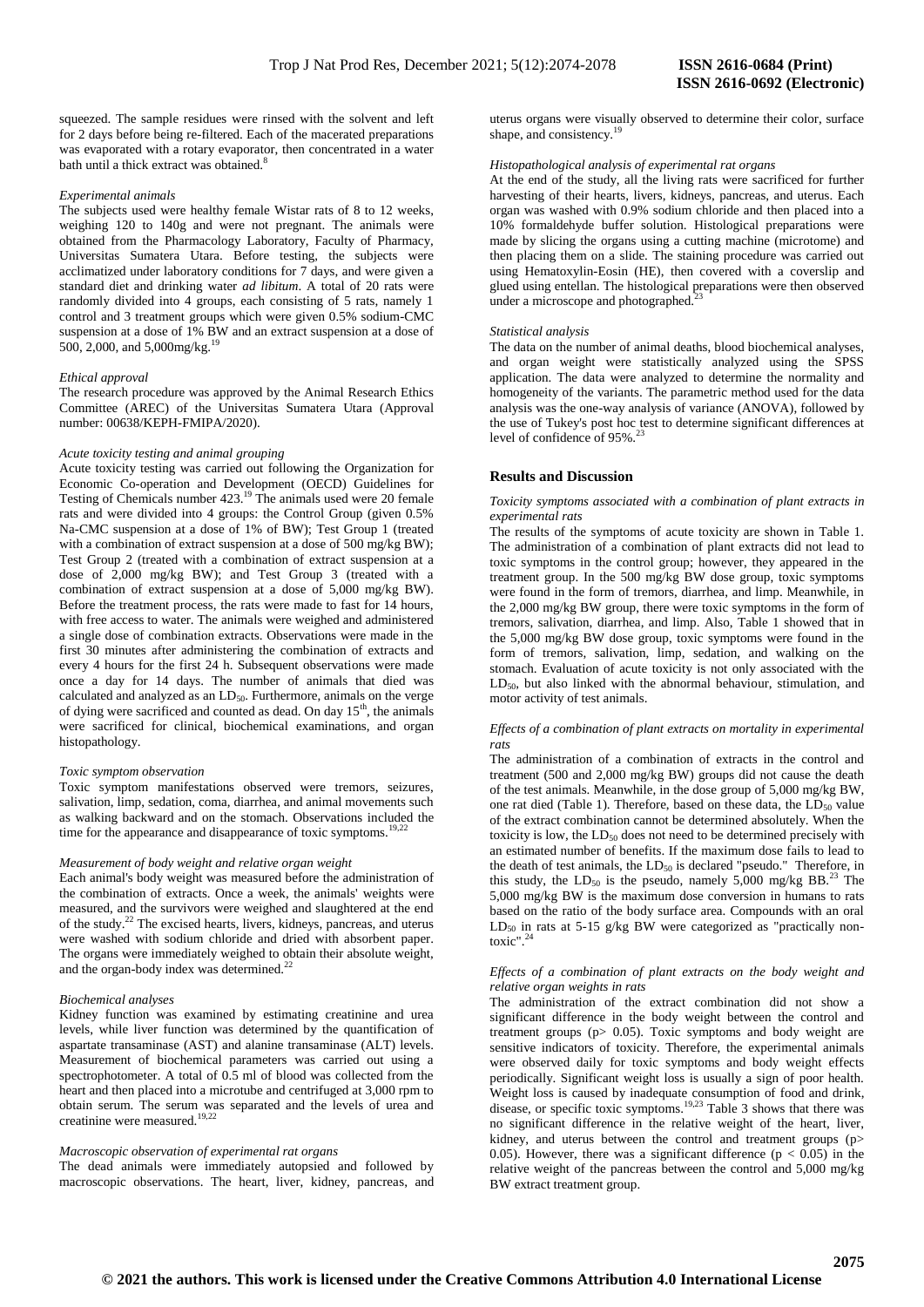| <b>Symptom</b>      | Control group |                               | <b>Treatment group</b> |                 |  |
|---------------------|---------------|-------------------------------|------------------------|-----------------|--|
|                     |               | 500 mg/kg BW<br>2000 mg/kg BW |                        | 5000 mg/kg BW   |  |
| Tremor              | Not present   | Present                       | Present                | Present         |  |
| Seizure             | Not present   | Not present                   | Not present            | Not present     |  |
| Salivation          | Not present   | Not present                   | Present                | Present         |  |
| Diarrhea            | Not present   | Present                       | Present                | Not present     |  |
| Limp                | Not present   | Present                       | Present                | Present         |  |
| Sedation            | No effect     | No effect                     | No effect              | Present         |  |
| Coma                | Not present   | Not present                   | Not present            | Not present     |  |
| Walk backwards      | Not observed  | Not observed                  | Not observed           | Not observed    |  |
| Walk on the stomach | Not observed  | Not observed                  | Not observed           | <b>Observed</b> |  |
| Death               | Alive         | Alive                         | Alive                  | 1 dead          |  |

**Table 1:** Behavioral responses from the rats treated with a single dose of a combination of *Andrographis paniculata*, *Centella asiatica*, and *Curcuma heyneana* extracts

**Table 2:** Body weight (g) of control and treatment groups of rat

| <b>Treatment</b>                                               | Day after treatment                             |               |                 |  |  |  |  |
|----------------------------------------------------------------|-------------------------------------------------|---------------|-----------------|--|--|--|--|
|                                                                | $\bf{0}$                                        | 7             | 14              |  |  |  |  |
| Control                                                        | $148.8 + 7.5$                                   | $162.0 + 7.1$ | $175.6 \pm 6.2$ |  |  |  |  |
| <b>Extract Combination</b>                                     | $162.6 + 5.2$<br>$186.0 + 4.3$<br>$174.8 + 4.4$ |               |                 |  |  |  |  |
| $500 \text{ mg/kg BW}$                                         |                                                 |               |                 |  |  |  |  |
| <b>Extract Combination</b>                                     | $150.8 + 6.8$                                   | $159.6 + 4.5$ | $170.6 + 4.0$   |  |  |  |  |
| $2000 \text{ mg/kg BW}$                                        |                                                 |               |                 |  |  |  |  |
| <b>Extract Combination</b>                                     | $154.0 + 5.0$                                   | $162.0 + 4.4$ | $169.6 + 4.0$   |  |  |  |  |
| $5000 \text{ mg/kg BW}$                                        |                                                 |               |                 |  |  |  |  |
| All the values were expressed as mean $\pm$ SEM; *: $p < 0.05$ |                                                 |               |                 |  |  |  |  |

Changes in organ weight are a sensitive indicator of toxicity. The difference in organ weight between the control and treatment groups occurs without changes in organ morphology.

## *Effects of a combination of plant extracts on biochemical parameters in experimental rats*

Table 4 shows that there is a significant difference in the mean levels of AST, ALT, and creatinine between the control and treatment groups at a dose of 5000 mg/kg BW ( $p<0.05$ ). The liver plays an important role in metabolism and protein synthesis. This is because it comprises hepatocytes which contain many enzymes. Therefore, when liver damage occurs, these enzymes are released into the blood circulation to increase serum levels.<sup>25</sup> Aspartate aminotransferase  $(AST)$  and alanine aminotransferase (ALT) are two common markers of hepatocellular damage. Both enzymes catalyze the transfer of amino and carboxylic acids during gluconeogenesis. They are found in the cytoplasm in hepatocytes and mitochondria. .

## (significantly different from the control)

| Table 3: Relative organ weight of rat after 14 <sup>th</sup> day of treatment |  |  |
|-------------------------------------------------------------------------------|--|--|
|-------------------------------------------------------------------------------|--|--|

|                                   | Relative organ weight of rat (g) |               |               |                 |               |  |
|-----------------------------------|----------------------------------|---------------|---------------|-----------------|---------------|--|
| <b>Treatment</b>                  | <b>Heart</b>                     | Liver         | Kidney        | <b>Pancreas</b> | <b>Uterus</b> |  |
| Control                           | $0.32 + 0.01$                    | $3.77 + 0.05$ | $0.33 + 0.01$ | $0.30 + 0.04$   | $0.19 + 0.02$ |  |
| Extract Combination 500 mg/kg BW  | $0.31 + 0.01$                    | $3.45 + 0.15$ | $0.34 + 0.01$ | $0.24 + 0.03$   | $0.25 + 0.02$ |  |
| Extract Combination 2000 mg/kg BW | $0.35 + 0.01$                    | $3.15 + 0.15$ | $0.35 + 0.02$ | $0.21 + 0.02$   | $0.24 + 0.03$ |  |
| Extract Combination 5000 mg/kg BW | $0.38 + 0.02$                    | $3.58 + 0.26$ | $0.35 + 0.01$ | $0.33 + 0.05*$  | $0.22 + 0.03$ |  |

All values were expressed as mean  $\pm$  SEM; \*: p < 0.05 (significantly different from the control)

|  | <b>Table 4:</b> Biochemical estimation from blood serum of rat after $14th$ day of treatment |  |  |  |  |  |
|--|----------------------------------------------------------------------------------------------|--|--|--|--|--|
|  |                                                                                              |  |  |  |  |  |

| <b>Treatment</b>                  | AST               | <b>ALT</b>        | <b>Ureum</b>   | <b>Creatinine</b> |
|-----------------------------------|-------------------|-------------------|----------------|-------------------|
|                                   | (U/L)             | (U/L)             | (mg/dL)        | (mg/dL)           |
| Control                           | $213.67 + 27.64$  | $99.00 + 10.02$   | $27.33 + 1.86$ | $0.62 \pm 0.10$   |
| Extract Combination 500 mg/kg BW  | $157.33 + 28.26$  | $97.67 + 2.85$    | $36.00 + 5.29$ | $0.60 \pm 0.03$   |
| Extract Combination 2000 mg/kg BW | $156.67 + 23.51$  | $131.67 + 5.21$   | $37.67 + 4.67$ | $0.98 \pm 0.06$   |
| Extract Combination 5000 mg/kg BW | $234.00 + 22.72*$ | $135.67 + 10.68*$ | $34.00 + 3.21$ | $1.28 \pm 0.23*$  |

All the values were expressed as mean  $\pm$  SEM; \*: p < 0.05 (significantly different from the control); AST: Aspartate transaminase; ALT: Alanine transaminase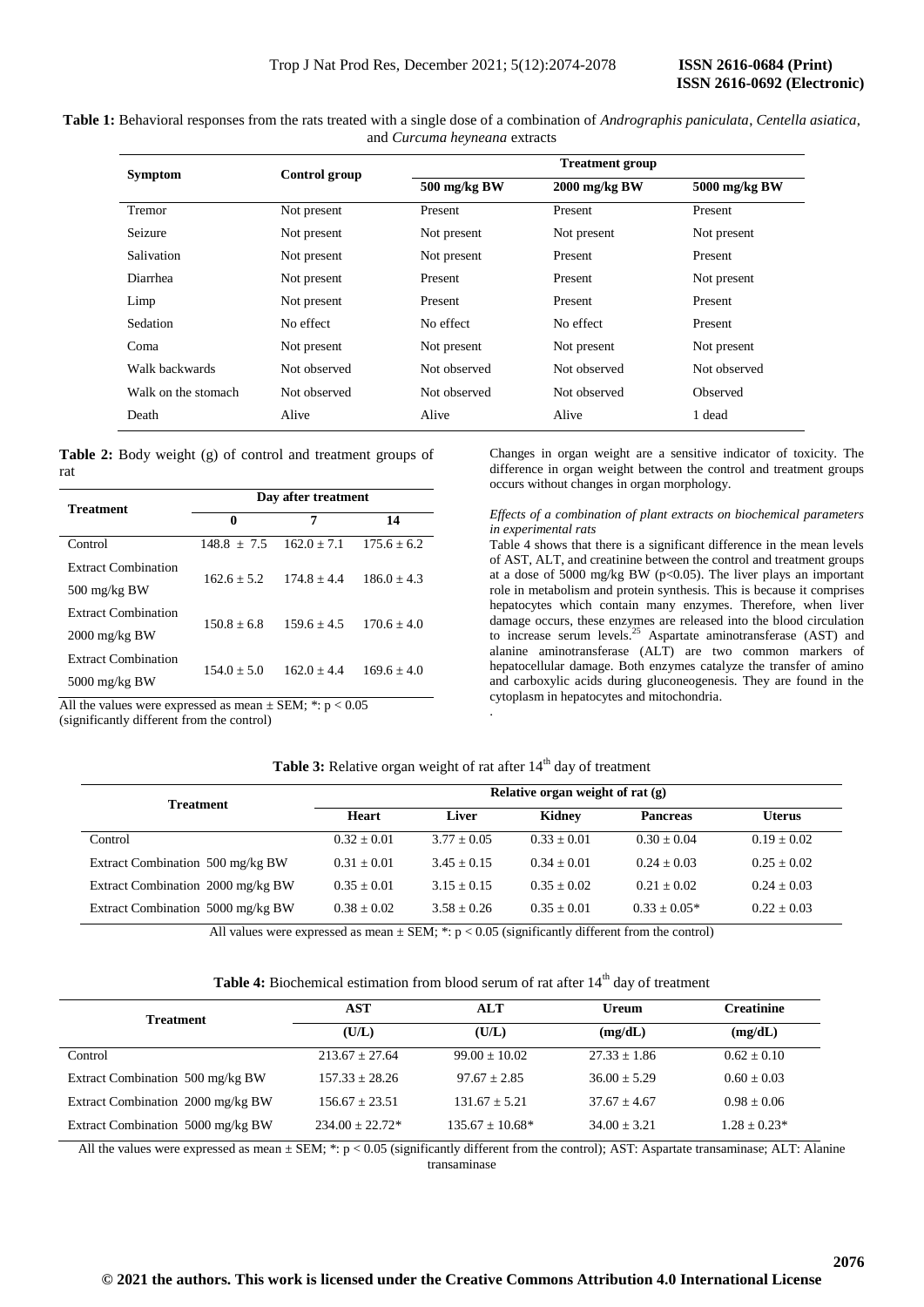AST is also found in the heart and striated muscles, which makes it less sensitive and specific to liver damage. An increase in AST alone leads to a necessary pathological investigation outside the liver.<sup>26</sup> Urea is formed by the liver as an end product of protein metabolism, while protein is broken down into amino acids, and then catabolized in the liver to form free ammonia, which forms urea that is excreted from the blood through the kidneys. Measurement of urea levels is widely used to determine the excretory function of the kidneys. Almost all diseases/damage to the kidneys cause the excretion of very little urea, which results in an increase in the concentration of urea in the blood.<sup>27</sup>. Creatinine is a catabolic product of CPK (creatinine phosphokinase) used in skeletal muscle contraction. It is excreted through the kidneys; therefore, it is used as a parameter in the assessment of renal excretory function.<sup>25,27</sup>

*Effects of a combination of plant extracts on the histopathology of rats* The results of histopathological examination of the heart in the control and treatment groups at doses of 500, 2,000, and 5,000 mg/kg BW did not indicate any damage to the heart muscle cells (Figure 1). The heart consists mainly of myocardial cells with less contractile and more mitochondrial material. Mitochondria play an important role in cardiac contractility and are often the target of sub-cell cardiotoxicity.28–30 The control and 500 mg/kg BW dose groups showed normal kidney tissue without Bowman space widening, tubular lumen dilation, and necrosis. Meanwhile, in the 2,000 and 5,000 mg/kg BW dose groups, there was a visible widening of the Bowman space and the tubular lumen, as shown in Figure 1. Bowman's space widening is due to slow circulatory glomerular atrophy, as well as tissue hypoxia as a result of impaired venous blood circulation from the tissue or severe damage. The dilation of the renal tubular lumen occurs because the extract's administration in high doses causes toxic effects. The toxic effect of xenobiotics leads to dilation of the renal tubules, which directly causes damage to the tubular epithelium, affecting absorption and secretion..<sup>31</sup> The liver in the control rats did not show any damage, as indicated by the central vein. The hepatocytes looked normal, and the sinusoid was arranged radially toward the central vein. Meanwhile, the liver started to experience damage in the treatment group with doses of 500, 2,000, and 5,000 mg/kg BW. The group treated with 500 mg/kg BW of a combination of plant extracts showed a widening of the sinusoids, the cell nucleus was reduced, condensed (pyknotic), and cariorexis, as shown in Figure 1. The 2,000 and 5,000 mg/kg BW caused sinusoidal enlargement accompanied by an irregular sinusoid arrangement, with the occurrence of picnotics and cariorexis. However, the hepatocytes did not experience necrosis. Liver necrosis is the death of hepatocytes due to acute damage. $32,33$  The pancreas is a gland with exocrine and endocrine cells. The exocrine part consists of a collection of cells known as pancreatic acinar connected to the duct. Meanwhile, the endocrine consists of endocrine cells known as Langerhans islands.<sup>34,35</sup> Figure 1 shows that the pancreas in the control and treatment groups indicate the Langerhans islands are still normal at all doses. Pancreatic acinar cells around Langerhans Island also did not show any damage. The uterus in the control and treatment groups at doses of 500, 2,000, and 5,000 mg/kg BW indicated no damage with normal epithelial cells and endometrial glands, as shown in Figure 1



**Figure 1:** Histology of vital organs of experimental rats.

## **Conclusion**

A combination of ethanol extracts of the herbs of *Andrographis paniculata* and *Centella asiatica*, as well as *Curcuma heyneana* rhizome, is non-toxic at a single dose oral administration with an LD<sub>50</sub> above 5,000 mg/kg BW.

## **Conflict of Interest**

The authors declare no conflict of interest.

#### **Authors' Declaration**

The authors hereby declare that the work presented in this article is original and that any liability for claims relating to the content of this article will be borne by them.

## **Acknowledgments**

The authors are grateful to the Dikti DRPM Fundamental Research Grant (Nomor: 5/UN5.2.3.1/PPM/KP-DPRP/2020) for supporting this research.

## **References**

- 1. Yao C-H, Yeh J-Y, Chen Y-S, Li M-H, Huang C-H. Wound-healing effect of electrospun gelatin nanofibres containing *Centella asiatica* extract in a rat model. J Tiss Eng Regen Med. 2017; 11(3):905-915.
- 2. Prakash V, Jaiswal N, Srivastava M. A review on medicinal properties of *Centella asiatica*. Asian J Pharm Clin Res.  $2017:10(10):69.$
- 3. Oyenihi AB, Chegou NN, Oguntibeju OO, Masola B.